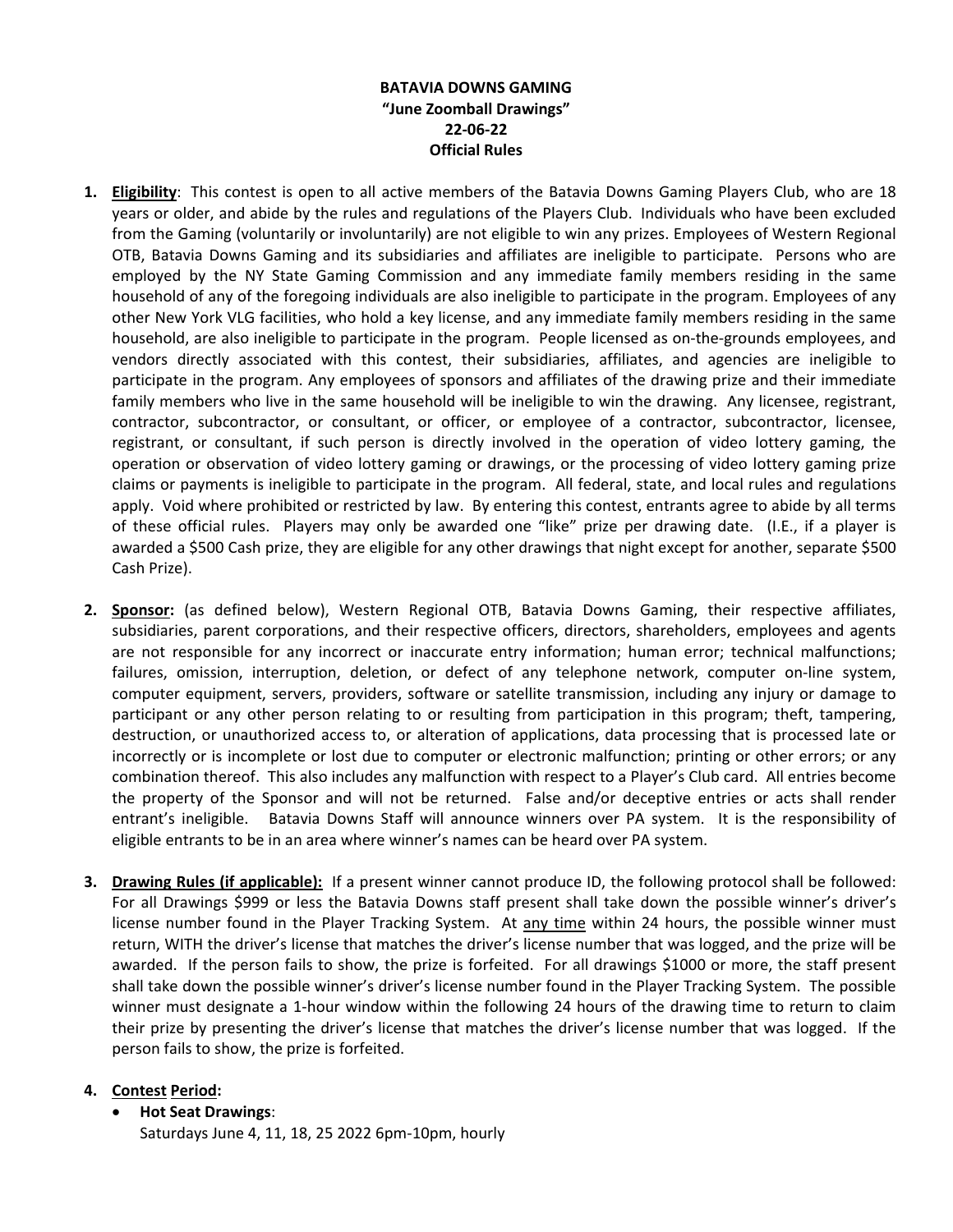## **5. Method of Entry:**

**Hot Seat:** Customers playing at any BDG machine with their Player's Club Card during specified promotional times will be eligible for Hot Seat draws. Two (2) winners will be chosen at random using our player tracking system. The winners will have 5 minutes to report to the Player's Club to claim their prize or another name will be chosen until a winner is found. Player must have valid identification. Winners will then play Odds-On-Promotions Zoomball where the patrons simply press the button activating the ball blower and root for the colored balls to fill the Zoom Zone. A push of the "Red" button causing balls to collect in the chamber (Zoom Zone) will constitute as play. To qualify for prize, contestant must press the "red" button thus activating the random draw of balls from the hopper. The FIRST SIX (6) balls collected in the chamber (Zoom Zone) will be eligible for a prize award. In the event of a play resulting in a draw eligible for prize reimbursement, a promotion official must: (a) secure the first six (6) balls drawn in the chamber, and (b) take a minimum of three (3) photographs showing all six (6) ball secured in the chamber with the winning contestant standing next to the machine. Failure to execute either of these conditions will result in a claim being denied.

## **6. Prizes:**

The "GOLD" balls out of 50 multicolored balls are the prize balls.

6 of 6 balls are GOLD: \$50,000 Cash (Insured) 5 of 6 balls are GOLD: \$10,000 Cash (Insured) 4 of 6 balls are GOLD: \$1,000 Cash 3 of 6 balls are GOLD: \$250 Cash & \$100 free play 2 of 6 balls are GOLD: \$150 Cash & \$100 free play 1 of 6 balls are GOLD: \$100 Cash & \$100 free play 0 of 6 balls are GOLD: \$100 free play

Batavia Downs Hotel Room – subject to host discretion

- **7. Prize Acceptance:** By accepting their prize, winner acknowledges any and all restrictions, expiration dates and liabilities. Winners may be required to complete, execute, and return and Affidavit of Eligibility/Release of Liability and (except where prohibited) a Publicity Release and a completed IRS W-9 form within 14 days of issuance. Failure to return all required documents in this time might result in the winner being disqualified or an alternate winner selected. No substitution for a prize by the winner will be permitted unless otherwise stated in the official rules. If necessary due to unavailability, a prize of equal or greater value will be awarded at the discretion of the Sponsor. Prizes are not transferable, assignable, or redeemable for cash, unless otherwise stated. The winner's entry and acceptance of any prize constitutes permission for the Sponsor to use said winner's name, photograph, likeness, statements, biographical information, voice, and address (city and state), in all forms of media, in perpetuity, without notice or further compensation.
- **8. Terms and Conditions:** This sweepstakes is subject to all applicable federal, state, and local laws. By participating, entrants agree to be bound by these Official Rules and the decisions of the Sweepstakes Administrator and waive any right to claim ambiguity in the sweepstakes or these Official Rules. Winners and entrants also agree to release, discharge, indemnify and hold harmless the Sponsor, vendors associated with this sweepstakes, New York Lottery and the respective officers and employees of these entities, from and against any claims, damages or liability due to any injuries, damages or losses to any person (including death) or property of any kind resulting in whole or in part, directly or indirectly, from acceptance, possession, use or misuse of any prize, or participation in this sweepstakes. Any person attempting to defraud or in any way tamper with the sweepstakes mechanics and/or implementation will be declared ineligible and may be prosecuted to the full extent of the law. Batavia Downs reserves the right to make changes in the rules of this contest, which will become effective upon announcement. If any rule should be declared invalid or unenforceable, the remainder of these rules shall not be affected.
- **9. Winner Information:** For name and city of residence of winner, send a SASE (by 6-30-2022) to: Batavia Downs Gaming "June Zoomball", Attn: Marketing, Batavia Downs Gaming, 8315 Park Road, Batavia, New York 14020.